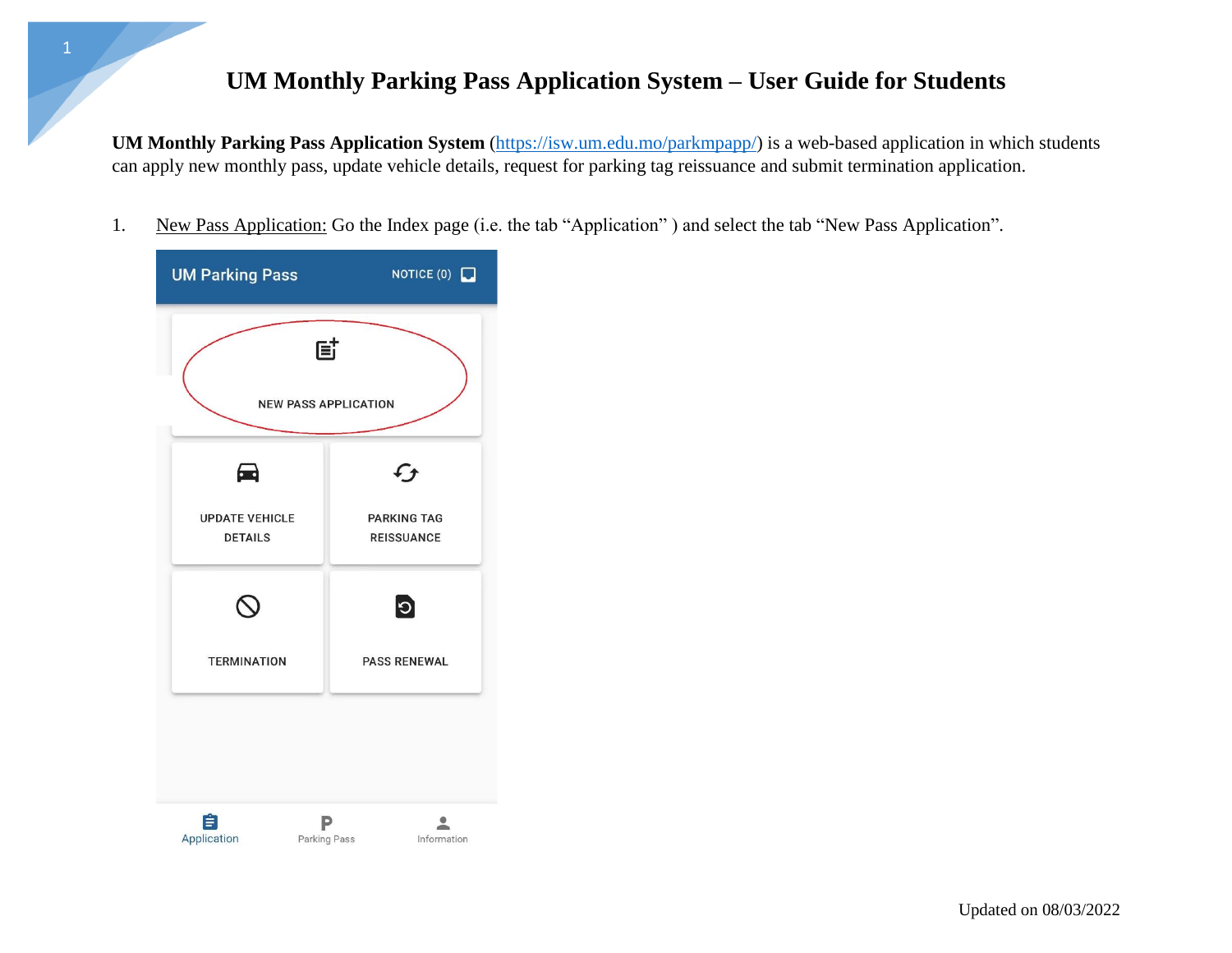## **UM Monthly Parking Pass Application System – User Guide for Students**

2

2. Update Vehicle Details: on the "Application" page  $\rightarrow$  Select the tab "Update Vehicle Details"  $\rightarrow$  Select the Monthly Pass to be updated  $\rightarrow$  Fill in the information, updte the required documents and submit the application;

(Attention: according to the new revision of "The University of Macau Parking Management Rules", the vehicle registered shall be owned by the monthly pass holder or by his/her spouse or first degree relatives by consanguinity or by affinity (e.g. parents and children). If the vehicle is owned by the above people, **students should select "Update Vehicle Details", upload the proofs of the relationship with the vehicle owner, such as birth certificate, marriage certificate or certificate of kinship, etc. Students can renew the monthly pass once the application is verified.)**



Updated on 08/03/2022